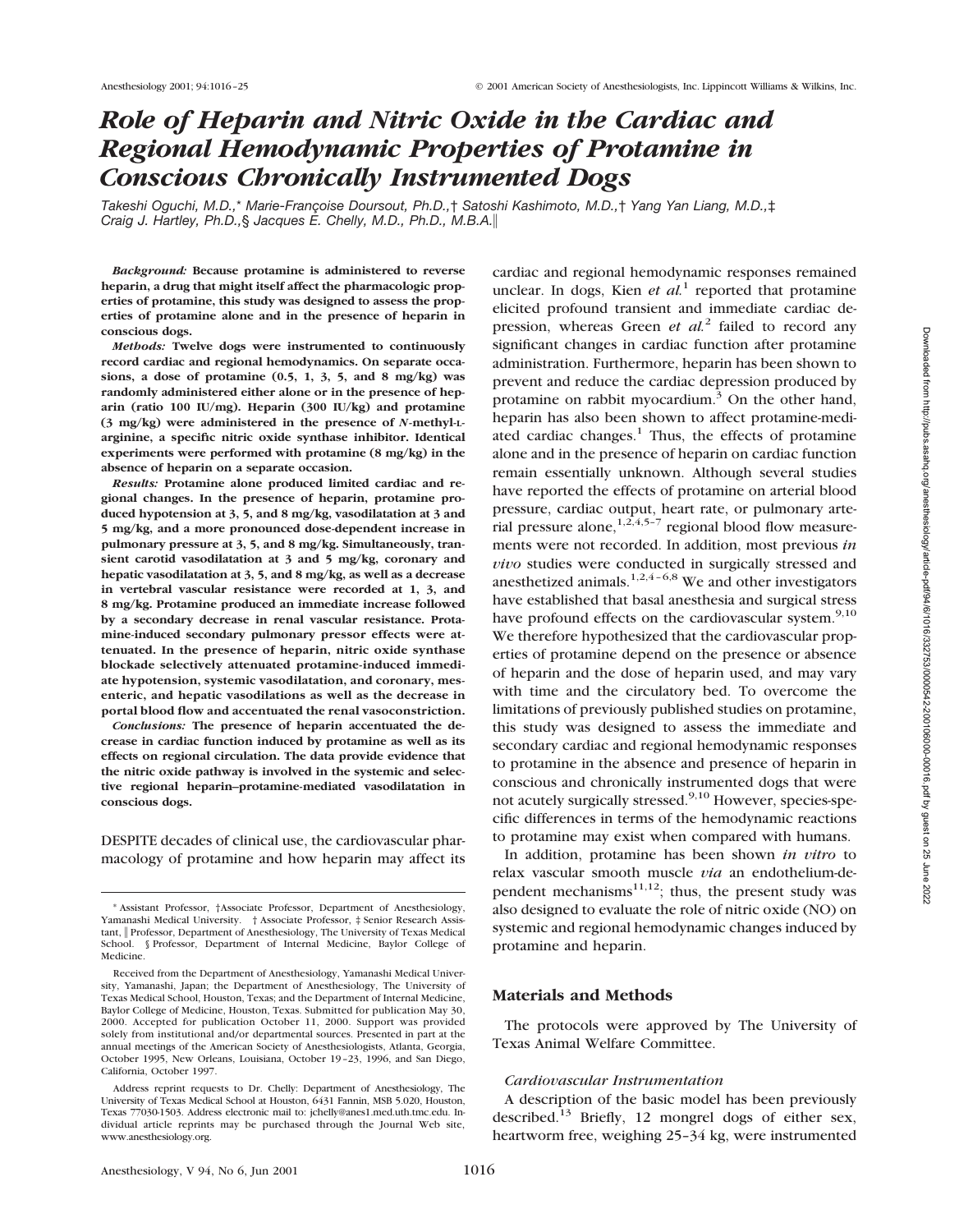| Protamine         | $0.5$ mg/kg     | $1.0$ mg/kg     | 3.0 mg/kg       | 5.0 mg/kg       | 8.0 mg/kg       |
|-------------------|-----------------|-----------------|-----------------|-----------------|-----------------|
| MAP (mm/Hg)       | $98 \pm 4$      | $92 \pm 5$      | $87 \pm 6$      | $85 \pm 4$      | $83 \pm 4$      |
| CO (I/min)        | $2.22 \pm 0.22$ | $2.57 \pm 0.30$ | $2.21 \pm 0.12$ | $2.31 \pm 0.15$ | $2.17 \pm 0.16$ |
| SVR (U)           | $41.1 \pm 3.5$  | $37.4 \pm 3.5$  | $39.3 \pm 1.0$  | $37.4 \pm 2.8$  | $39.2 \pm 2.9$  |
| $dP/dt$ (mmHg/s)  | $3,095 \pm 794$ | $3,012 \pm 757$ | $3,102 \pm 556$ | $3,177 \pm 411$ | $2,694 \pm 423$ |
| PAP (mmHg)        | $15 \pm 1$      | $15 \pm 1$      | $14 \pm 1$      | $14 \pm 1$      | $15 \pm 1$      |
| PVR(U)            | $6.17 \pm 0.67$ | $5.40 \pm 0.56$ | $5.97 \pm 0.19$ | $5.82 \pm 0.78$ | $6.44 \pm 0.24$ |
| HR (beats/min)    | $78 \pm 9$      | $80 \pm 10$     | $70 \pm 6$      | $74 \pm 6$      | $69 \pm 6$      |
| Car BF (ml/min)   | $196 \pm 9$     | $178 \pm 19$    | $169 \pm 19$    | $156 \pm 22$    | $172 \pm 26$    |
| Ver BF (ml/min)   | $13.2 \pm 2.5$  | $14.5 \pm 2.4$  | $14.5 \pm 3.5$  | $15.2 \pm 2.4$  | $12.1 \pm 1.9$  |
| Cor BF (ml/min)   | $50 \pm 13$     | $59 \pm 11$     | $49 \pm 11$     | $48 \pm 9$      | $41 \pm 7$      |
| Por BF (ml/min)   | $261 \pm 46$    | $314 \pm 115$   | $324 \pm 60$    | $349 \pm 66$    | $277 \pm 35$    |
| Hep BF (ml/min)   | $96 \pm 21$     | $94 \pm 18$     | $111 \pm 26$    | $118 \pm 31$    | $79 \pm 13$     |
| T Hep BF (ml/min) | $375 \pm 46$    | $408 \pm 124$   | $437 \pm 71$    | $467 \pm 79$    | $356 \pm 44$    |
| Mes BF (ml/min)   | $126 \pm 19$    | $124 \pm 21$    | $100 \pm 14$    | $110 \pm 19$    | $99 \pm 11$     |
| Ren BF (ml/min)   | $98 \pm 23$     | $94 \pm 24$     | $101 \pm 23$    | $108 \pm 25$    | $89 \pm 20$     |
| Car $VR(U)$       | $0.45 \pm 0.02$ | $0.54 \pm 0.10$ | $0.55 \pm 0.07$ | $0.62 \pm 0.11$ | $0.56 \pm 0.16$ |
| Ver VR (U)        | $7.26 \pm 1.14$ | $6.64 \pm 1.00$ | $6.79 \pm 1.36$ | $6.01 \pm 0.88$ | $7.36 \pm 0.99$ |
| Cor VR (U)        | $2.21 \pm 0.43$ | $1.86 \pm 0.41$ | $2.10 \pm 0.29$ | $2.11 \pm 0.36$ | $2.29 \pm 0.33$ |
| Hep $VR(U)$       | $1.13 \pm 0.26$ | $1.19 \pm 0.30$ | $0.95 \pm 0.16$ | $0.97 \pm 0.22$ | $1.21 \pm 0.21$ |
| Mes $VR(U)$       | $0.79 \pm 0.15$ | $0.83 \pm 0.13$ | $0.97 \pm 0.14$ | $0.91 \pm 0.16$ | $0.90 \pm 0.12$ |
| Ren VR (U)        | $1.22 \pm 0.37$ | $1.38 \pm 0.31$ | $1.15 \pm 0.31$ | $1.14 \pm 0.36$ | $1.23 \pm 0.32$ |

**Table 1. Cardiac and Regional Hemodynamic Values before Protamine Injection in Dogs Treated with Protamine**

 $n = 6$ . Data are mean  $\pm$  SEM.

MAP = mean arterial pressure; CO = cardiac output; SVR = systemic vascular resistance; dP/dt = first derivative of left ventricular pressure; PAP = pulmonary arterial pressure; PVR = pulmonary vascular resistance; HR = heart rate; Car BF = carotid blood flow; Ver BF = vertebral BF; Por BF = portal BF; Hep BF = hepatic BF; T Hep BF = total hepatic BF; Mes BF = mesenteric BF; Car VR = carotid vascular resistance; Ver VR = vertebral VR; Cor VR = coronary VR; Hep  $VR =$  hepatic VR; Mes VR = mesenteric VR; Ren VR = renal VR.

with catheters in the iliac artery, left atrium, and pulmonary artery. A precalibrated ultrasonic flow probe was positioned around the pulmonary artery, and a miniature pressure transducer was inserted into the left ventricle. Pulsed Doppler flow probes were positioned around the vertebral, carotid, coronary, mesenteric, hepatic, and renal arteries and the portal vein. All transducer leads and catheters were tunneled subcutaneously to the dorsum of the neck and secured after the thoracotomy was closed. Analgesia and antibiotic prophylaxis were initiated before surgery and were maintained thereafter.

#### *Measurements*

A detailed description of the measurement techniques has also been previously published.<sup>13-15</sup> Phasic and mean aortic pressures, pulmonary arterial pressure, first derivative of left ventricular pressure (dP/dt), heart rate, cardiac output, and carotid, vertebral, coronary, hepatic, portal, mesenteric, and renal blood flow were continuously recorded on a 16-channel Gould brush polygraph (Gould, Cleveland, OH). Systemic vascular resistance was calculated as the ratio of mean arterial pressure (MAP) to cardiac output; regional vascular resistance was calculated as the ratio of MAP to regional blood flow.

# *Experimental Protocols*

Dogs were carefully nursed through the first 24 h postoperatively and on subsequent days were trained to lie quietly on the laboratory floor. The dogs were studied no less than 10 days after surgery, when hematocrit was greater than 30% and body temperature, appetite, and general appearance were normal. Body weight, body temperature, arterial blood gases, and hematocrit were routinely measured before each experiment. All experiments were conducted in fasted conscious dogs lying on their right sides. Although either immediate or secondary effects after protamine administration have been previously documented, $16,17$  no studies have assessed both changes. Therefore, this study was designed to assess combined immediate and secondary effects of protamine in conscious and chronically instrumented dogs. Dogs were equally distributed to either protocol 1  $(n = 6)$  or protocol 2  $(n = 6)$ .

**Protocol 1.** Each dose of protamine was given on a separate day at least 48 h after the previous dose. On each experimental day, control measurements were obtained in resting conscious animals before the administration of either protamine alone or protamine combined with heparin. The order of administration of the protamine dose alone or in the presence of heparin was randomized.

Protamine sulfate was administered intravenously in doses of 0.5, 1.0, 3.0, 5.0, and 8.0 mg/kg, either alone or in the presence of heparin. The dose of heparin was calculated to maintain a ratio of 100 IU/mg protamine: 50 IU/kg heparin for 0.5 mg/kg protamine; 100 IU/kg heparin for 1 mg/kg protamine; 300 IU/kg heparin for 3 mg/kg protamine; 500 IU/kg heparin for 5 mg/kg protamine, and 800 IU/kg heparin for 8 mg/kg prota-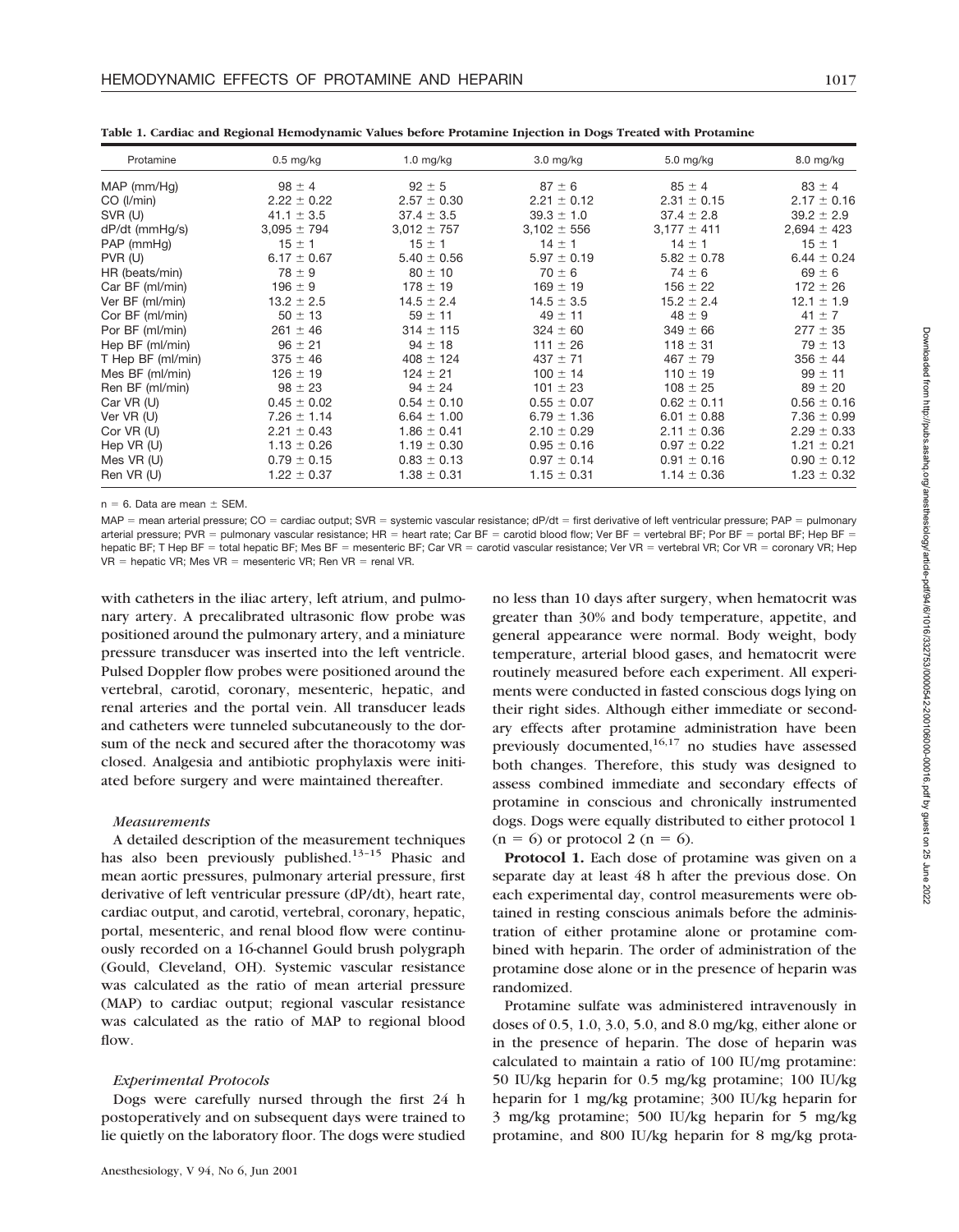| Heparin-Protamine | 50 IU/kg $+$ 0.5 mg/kg | 100 IU/kg $+$ 1.0 mg/kg | 300 IU/kg $+3.0$ mg/kg | 500 IU/kg $+ 5.0$ mg/kg |
|-------------------|------------------------|-------------------------|------------------------|-------------------------|
| MAP (mm/Hg)       | $90 \pm 8$             | $95 \pm 4$              | $96 \pm 2$             | $90 \pm 5$              |
| CO (I/min)        | $2.43 \pm 0.27$        | $2.54 \pm 0.27$         | $2.06 \pm 0.11$        | $2.47 \pm 0.25$         |
| SVR (U)           | $38.5 \pm 4.4$         | $39.2 \pm 3.5$          | $47.6 \pm 3.0$         | $38 \pm 3.7$            |
| dP/dt (mmHg/sec)  | $3,162 \pm 730$        | $3,042 \pm 514$         | $3,271 \pm 483$        | $2,901 \pm 730$         |
| PAP (mmHg)        | $15 \pm 2$             | $15 \pm 2$              | $15 \pm 1$             | $14 \pm 1$              |
| PVR(U)            | $5.63 \pm 0.98$        | $5.71 \pm 0.85$         | 7.11 $\pm$ 0.46        | $5.40 \pm 0.57$         |
| HR (beats/min)    | $77 \pm 12$            | $85 \pm 7$              | $73 \pm 5$             | $78 \pm 5$              |
| Car BF (ml/min)   | $189 \pm 6$            | $204 \pm 29$            | $150 \pm 25$           | $186 \pm 10$            |
| Ver BF (ml/min)   | $17.3 \pm 5.6$         | $15.8 \pm 13.5$         | $19.2 \pm 3.6$         | $14.5 \pm 3.2$          |
| Cor BF (ml/min)   | $51 \pm 10$            | $47 \pm 9$              | $54 \pm 10$            | $48 \pm 10$             |
| Por BF (ml/min)   | $279 \pm 80$           | $336 \pm 80$            | $350 \pm 36$           | $258 \pm 44$            |
| Hep BF (ml/min)   | $98 \pm 16$            | $106 \pm 29$            | $119 \pm 29$           | $90 \pm 21$             |
| T Hep BF (ml/min) | $377 \pm 86$           | $442 \pm 105$           | $469 \pm 56$           | $348 \pm 59$            |
| Mes BF (ml/min)   | $92 \pm 18$            | $119 \pm 19$            | $100 \pm 13$           | $90 \pm 14$             |
| Ren BF (ml/min)   | $84 \pm 22$            | $104 \pm 22$            | $112 \pm 16$           | $90 \pm 27$             |
| Car $VR(U)$       | $0.46 \pm 0.03$        | $0.48 \pm 0.05$         | $0.71 \pm 0.09$        | $0.47 \pm 0.02$         |
| Ver $VR(U)$       | $6.46 \pm 1.59$        | $6.67 \pm 1.15$         | $5.80 \pm 1.12$        | $6.99 \pm 1.26$         |
| Cor $VR(U)$       | $2.00 \pm 0.37$        | $2.35 \pm 0.38$         | $2.10 \pm 0.38$        | $2.24 \pm 0.34$         |
| Hep $VR(U)$       | $1.01 \pm 0.16$        | $1.22 \pm 0.38$         | $1.24 \pm 0.41$        | $1.29 \pm 0.28$         |
| Mes $V R(U)$      | $1.13 \pm 0.21$        | $0.90 \pm 0.14$         | $1.04 \pm 0.13$        | $1.10 \pm 0.14$         |
| Ren VR (U)        | $1.45 \pm 0.41$        | $1.22 \pm 0.32$         | $0.98 \pm 0.17$        | $1.37 \pm 0.39$         |

**Table 2. Cardiac and Regional Hemodynamic Values before Protamine Injection in Dogs Treated with Heparin–Protamine**

 $n = 6$ . Data are mean  $\pm$  SEM.

MAP = mean arterial pressure; CO = cardiac output; SVR = systemic vascular resistance; dP/dt = first derivative of left ventricular pressure; PAP = pulmonary arterial pressure; PVR = pulmonary vascular resistance; HR = heart rate; Car BF = carotid blood flow; Ver BF = vertebral BF; Por BF = portal BF; Hep BF hepatic BF; T Hep BF = total hepatic BF; Mes BF = mesenteric BF; Car VR = carotid vascular resistance; Ver VR = vertebral VR; Cor VR = coronary VR; Hep  $VR =$  hepatic VR; Mes VR = mesenteric VR; Ren VR = renal VR.

mine. Protamine was administered 15 min after heparin administration. Because the magnitude of cardiovascular responses to protamine administration has been shown to depend on the rate of administration, $8$  we chose to inject heparin and protamine as a bolus dose over a period of 10 s. Hemodynamic parameters were recorded at steady state before injection of protamine or heparin and for 30 min after protamine injection.

**Protocol 2.** To study the role of the NO pathway in protamine-associated cardiac changes, *N*-methyl-L-arginine (L-NMA), a specific NO synthase (NOS) inhibitor, was administered at 300  $\mu$ g · kg<sup>-1</sup>·min<sup>-1</sup>, intravenously, before protamine administration. Protamine (3 mg/kg) was administered after heparin (300 IU/kg) as described in protocol 1 in the presence or absence of L-NMA infused at 300  $\mu$ g · kg<sup>-1</sup>·min<sup>-1</sup> on 2 separate occasions. The dose of L-NMA was chosen because it produced maximum pressor effects in conscious dogs (unpublished data). The infusion of L-NMA was started 45 min before the injection of protamine using a  $0.2$ - $\mu$ m syringe filter (Nalge Company, Rochester, NY). In the non–L-NMA-treated group, the same dose of saline was infused throughout the study. Identical experiments were also performed with protamine (8 mg/kg) in nonheparinized dogs in the absence or presence of L-NMA infusion  $(300 \ \mu g \cdot kg^{-1} \cdot min^{-1})$ . The dose of protamine alone and combined with heparin was chosen to obtain a similar decrease in MAP (protocol 1). Hemodynamic parameters were recorded at baseline (before L-NMA infusion), before protamine injection, and for 30 min after protamine injection.

# *Drugs*

Drugs used in all experiments were porcine intestinal mucosal heparin sodium (Elkins-Sinn, Inc., Cherry Hill, NY), protamine sulfate (Fujisawa, USA, Inc., Deerfield, IL), and L-NMA (ALEXIS Corporation, San Diego, CA).

#### *Statistical Analysis*

Data obtained from protocol 1 in heparinized and nonheparinized conditions were analyzed using an analysis of variance (ANOVA) for repeated measures in each group. When differences were significant, multiple within-group comparisons to the baseline value obtained before protamine injections were performed using the Dunnett  $t$  test.<sup>18</sup> In addition, when changes in heparinized and nonheparinized groups were significantly different, the magnitude of change was compared using an unpaired *t* test. Data obtained in protocol 2 were analyzed using an analysis of variance followed by a Dunnett *t* test. An unpaired *t* test was also used to determine statistical differences between control and L-NMA– treated groups in heparinized and nonheparinized conditions. Results in the figures are presented as percent changes *versus* control. A *P* value  $< 0.05$  was considered significant.

# **Results**

#### *Protocol 1*

Cardiac and regional hemodynamics before protamine administration are presented in tables 1 and 2. Values are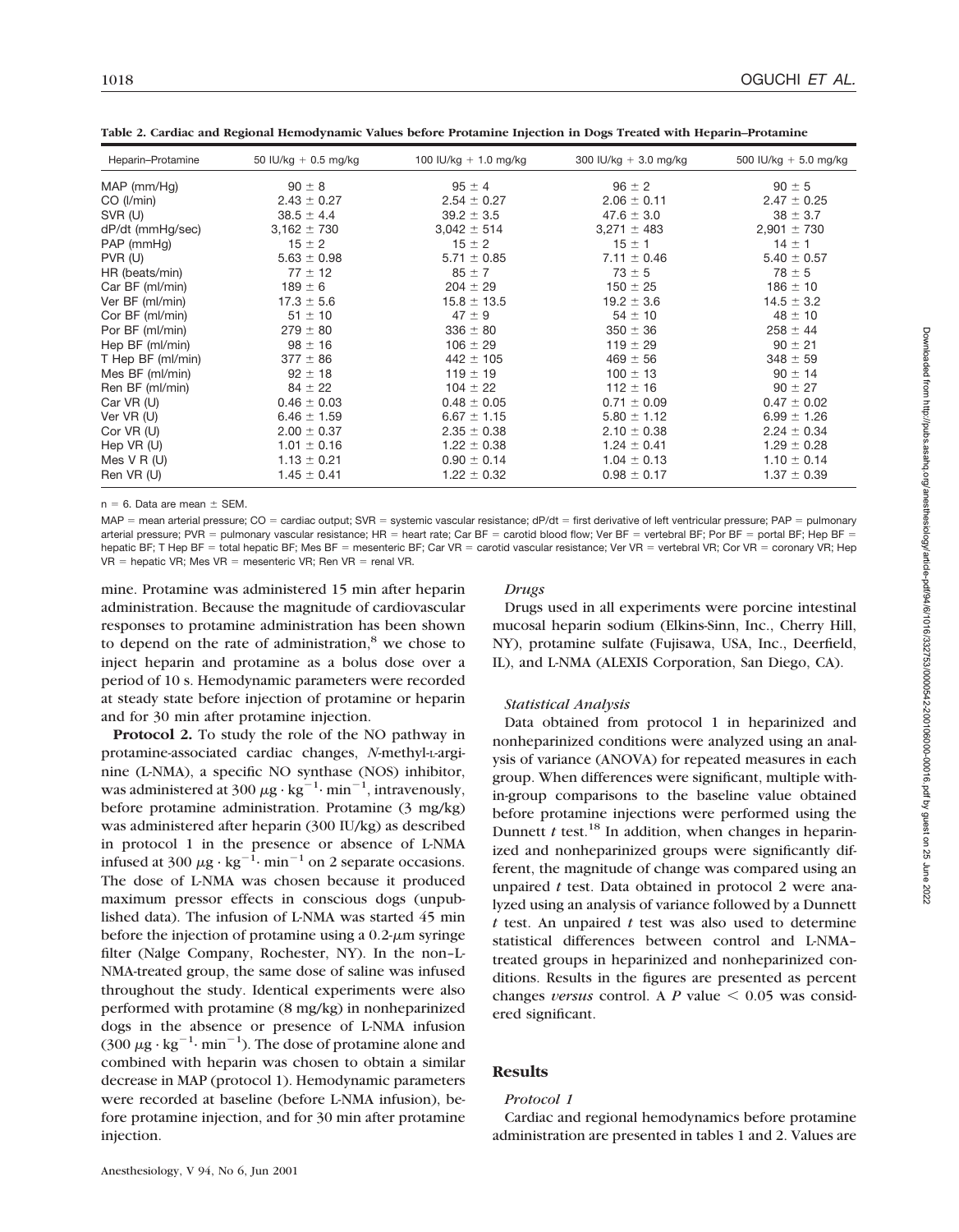**Fig. 1. Dose–response relation of protamine-induced percent changes in mean arterial pressure, heart rate, cardiac output, and systemic vascular resistance at 1 and 5 min after protamine injection in six conscious dogs (open squares) and the effects of heparin on the protamine-induced changes (closed circles). Data are presented as mean**  $\pm$  SEM.  $*P < 0.05$  compared with the value **obtained in the experiments without heparin at each concentration. †***P* **< 0.05 compared with the control value within each**  $group.$   $iv =$   $intravenous.$ 



consistent with those previously reported for trained and unstressed animals.<sup>9,10</sup> Changes in cardiac and regional hemodynamic parameters after protamine alone and in the presence of heparin are presented in figures 1–4. Hemodynamic changes after protamine alone and in the presence of heparin varied according to the parameter, the time course (whether immediate or secondary responses), and the dose under investigation. By itself, heparin produced no cardiac and regional hemodynamic changes (table 2).

**Responses at 1 Minute.** Protamine alone produced an initial and short-lasting increase in cardiac function and an increase in MAP followed by a secondary decrease in cardiac function and hypotension. Its effects on regional circulation were limited. Thus, we recorded immediate and transient increases in MAP at 3, 5, and 8 mg/kg, pulmonary arterial pressure and dP/dt at 5.0 and 8.0 mg/kg, and cardiac output and heart rate at 8 mg/kg, as well as mesenteric vasoconstriction and vertebral vasodilatation at 5 and 8 mg/kg.

In the presence of heparin, the protamine-induced pressor effect converted into hypotension at 3.0, 5.0, and 8.0 mg/kg. Consequently, systemic vasodilatation was also recorded. Furthermore, protamine also induced pulmonary vasoconstriction at 3.0, 5.0, and 8.0 mg/kg, tachycardia at 3.0 and 5.0 mg/kg, and an increase in dP/dt at 5 mg/kg. Regional circulation in peripheral vascular beds was also affected after protamine administration. Vasodilatation was recorded in the carotid circulation at 3 and 5 mg/kg and in the coronary and hepatic circulation at 3, 5, and 8 mg/kg. Mesenteric vascular resistance initially increased at 1 mg/kg, and vertebral vasodilatation was recorded at 1, 3, and 8 mg/kg. A decrease in portal blood flow was observed at 3 mg/kg. Finally, renal vasoconstriction was detected after protamine was administered at 8 mg/kg.

**Responses at 5 Minutes.** The effects of protamine alone recorded at 5 min were limited to cardiac output, heart rate, dP/dt, pulmonary and renal vascular resistance, and portal blood flow. At the highest dose, cardiac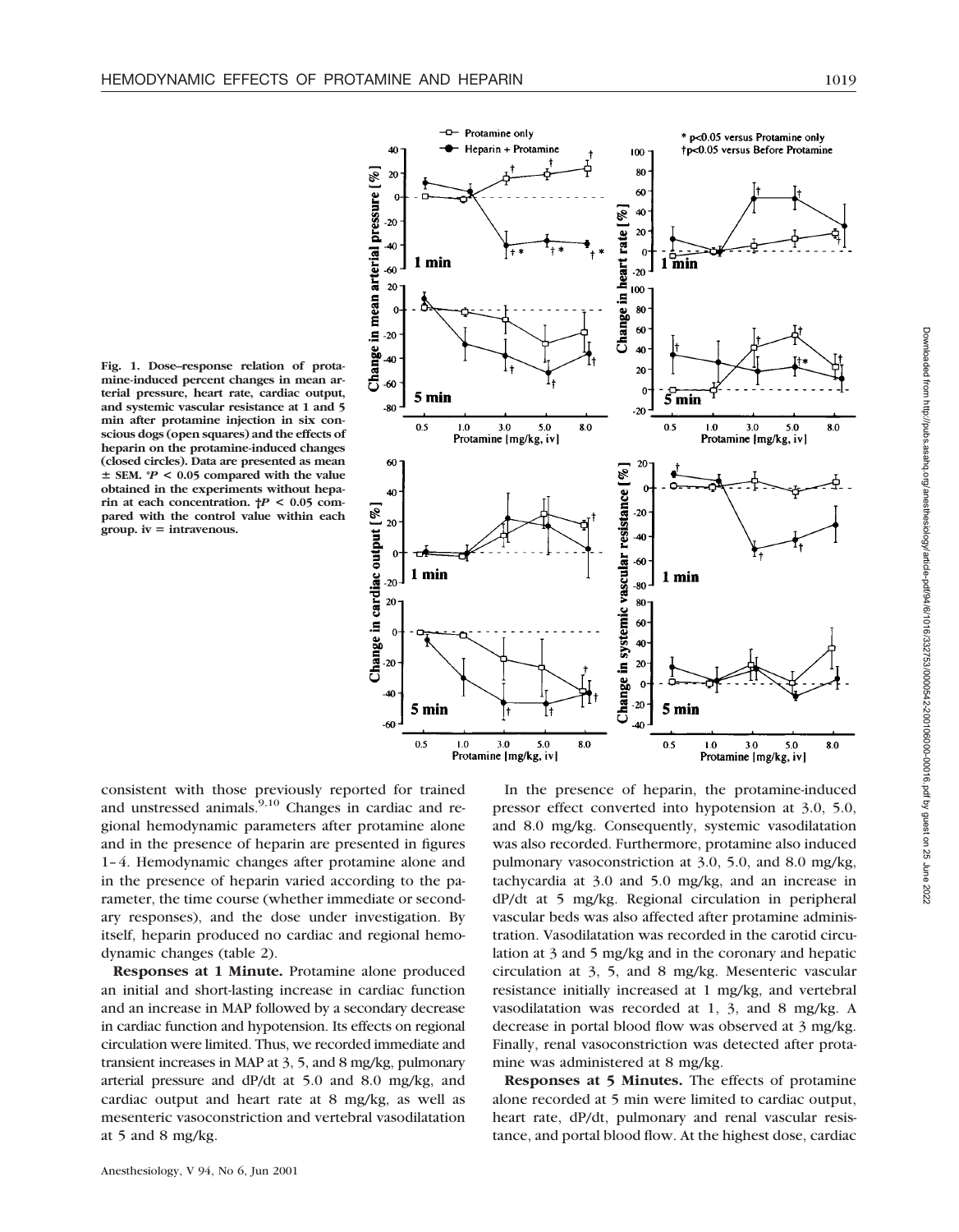

**Fig. 2. Dose–response relation of protamine-induced percent changes in pulmonary arterial pressure, pulmonary vascular resistance, and first derivative of left ventricular pressure (dP/dt) at 1 and 5 min after protamine injection in six conscious dogs (open squares) and the effects of heparin on the protamine-induced changes (closed circles). Data are presented as**  $mean \pm SEM. *P < 0.05$  compared with the **value obtained in the experiments without heparin at each concentration. †***P* **< 0.05 compared with the control value within each group. iv** = **intravenous.** 

output, dP/dt, and renal vascular resistance decreased at 8 mg/kg, whereas pulmonary vascular resistance increased at 3, 5, and 8 mg/kg. In addition, a decrease in portal blood flow was recorded at 5 and 8 mg/kg. Finally, heart rate increased at 3, 5, and 8 mg/kg.

In the presence of heparin, protamine induced more pronounced cardiac and regional hemodynamic changes. Protamine at 3, 5, and 8 mg/kg produced decreases in MAP, cardiac output, and dP/dt with a renal vasodilatation and a decrease in portal blood flow. In addition, hepatic vasodilatation was recorded at 8 mg/kg, and mesenteric vasodilatation was recorded at 5 mg/kg after protamine administration. In contrast, the secondary pulmonary vasoconstriction produced by protamine in the presence of heparin was attenuated.

# *Protocol 2*

Cardiac and regional hemodynamics in control conditions and before L-NMA are presented in tables 3 and 4. In the saline groups, each measurement remained essentially unchanged. L-NMA infused at  $300 \mu g \cdot kg^{-1} \cdot min^{-1}$ induced changes consistent with those previously observed using L-NMA administered intravenously at 20 mg/kg in conscious dogs.<sup>13</sup> Hemodynamic changes after protamine alone or in the presence of heparin varied according to the presence of L-NMA, the hemodynamic parameters, the time course (whether immediate or secondary response), and the dose under investigation.

**Immediate Responses.** Nitric oxide synthase blockade resulted in an inhibition of protamine-induced immediate increase in dP/dt and an accentuation of the renal vasoconstriction. However, administration of L-NMA did not significantly prevent other hemodynamic changes caused by protamine.

In the presence of heparin, NOS blockade resulted in an inhibition of protamine-induced immediate decreases in MAP, portal blood flow, and systemic, coronary, mes-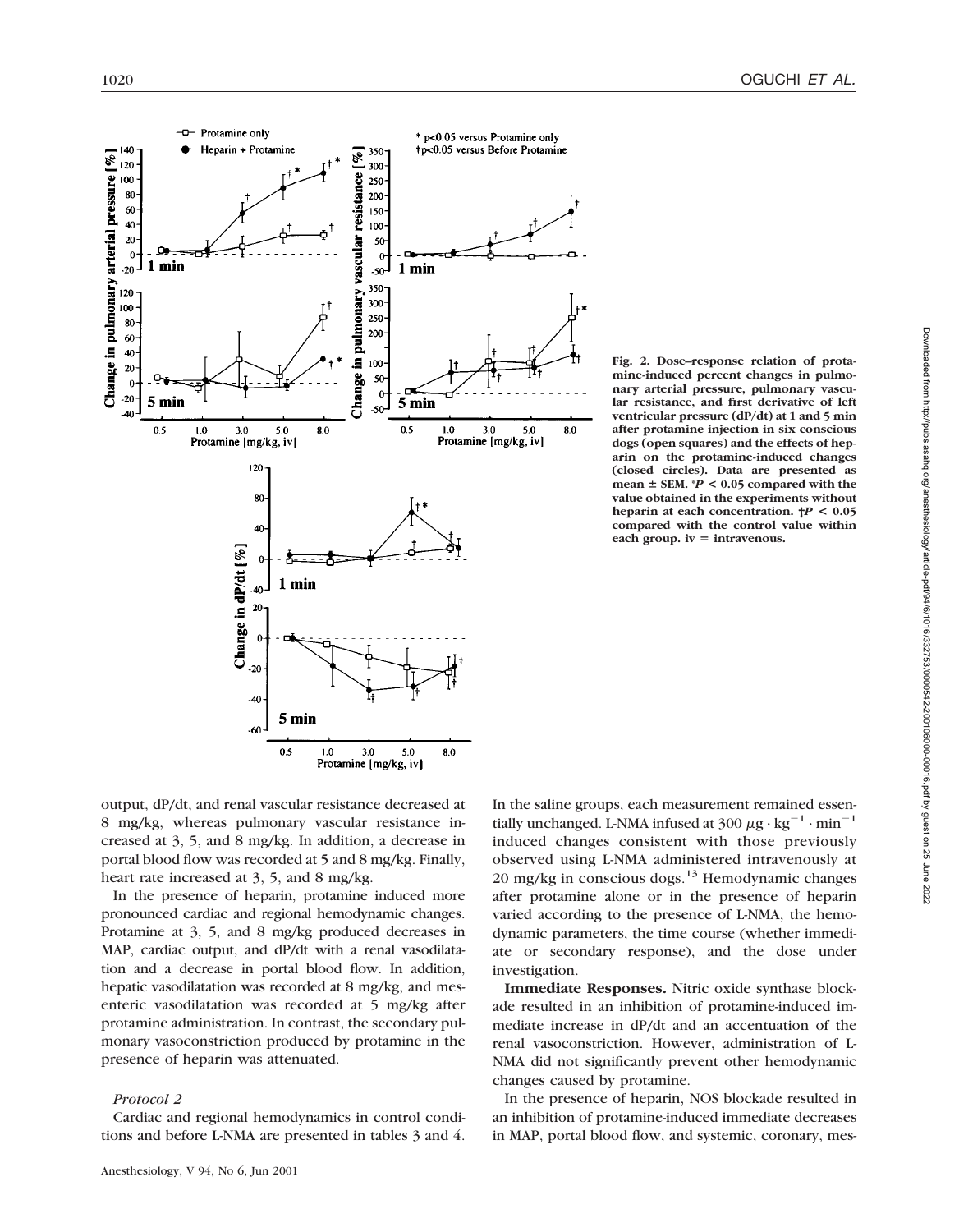**Fig. 3. Dose–response relation of protamine-induced percent changes in carotid, vertebral, and coronary vascular resistance at 1 and 5 min after protamine injection in six conscious dogs (open squares) and the effects of heparin on the protamine-induced changes (closed circles).** Data are presented as mean  $\pm$  SEM.  $*P$  < **0.05 compared with the value obtained in the experiments without heparin at each concentration. †***P* **< 0.05 compared with** the control value within each group.  $iv =$ **intravenous.**



enteric, and hepatic vascular resistance. Accentuation of the renal vasoconstriction was also detected.

**Secondary Responses.** Nitric oxide synthase blockade resulted in an accentuation of protamine-induced renal vasodilatation. In the presence of heparin, NOS blockade did not affect the sustained hypotension observed at 5 min.

# **Discussion**

Our data obtained from the first protocol demonstrate that the cardiac and regional vascular properties of protamine in the tissue or organ examined are altered by the presence of heparin. They also confirm that the time course and the dose used are important determinants of the cardiac and regional hemodynamic properties of protamine. Protamine alone at doses of 3 mg/kg or greater appears to produce an immediate and mostly dose-independent increase in MAP as well as cardiac

stimulation that is followed by a cardiac depression. Protamine induced immediate mesenteric vasoconstriction and vertebral vasodilatation and secondary renal vasodilatation, especially at doses of 5 and 8 mg/kg. In the presence of heparin, the changes previously documented with protamine were either accentuated, attenuated, or unchanged. Thus, the secondary changes in MAP, cardiac output and dP/dt, pulmonary vascular tone, heart rate, and vertebral and renal vasodilatations produced by protamine were accentuated in the presence of heparin.

In contrast, the immediate systemic and mesenteric vasoconstriction produced by protamine was changed into hypotension and systemic and mesenteric vasodilatations. In the presence of heparin, protamine failed to produce cardiac stimulation, and the magnitude of the secondary increase in pulmonary arterial pressure was attenuated. In addition, protamine administered in the presence of heparin led to immediate and dose-indepen-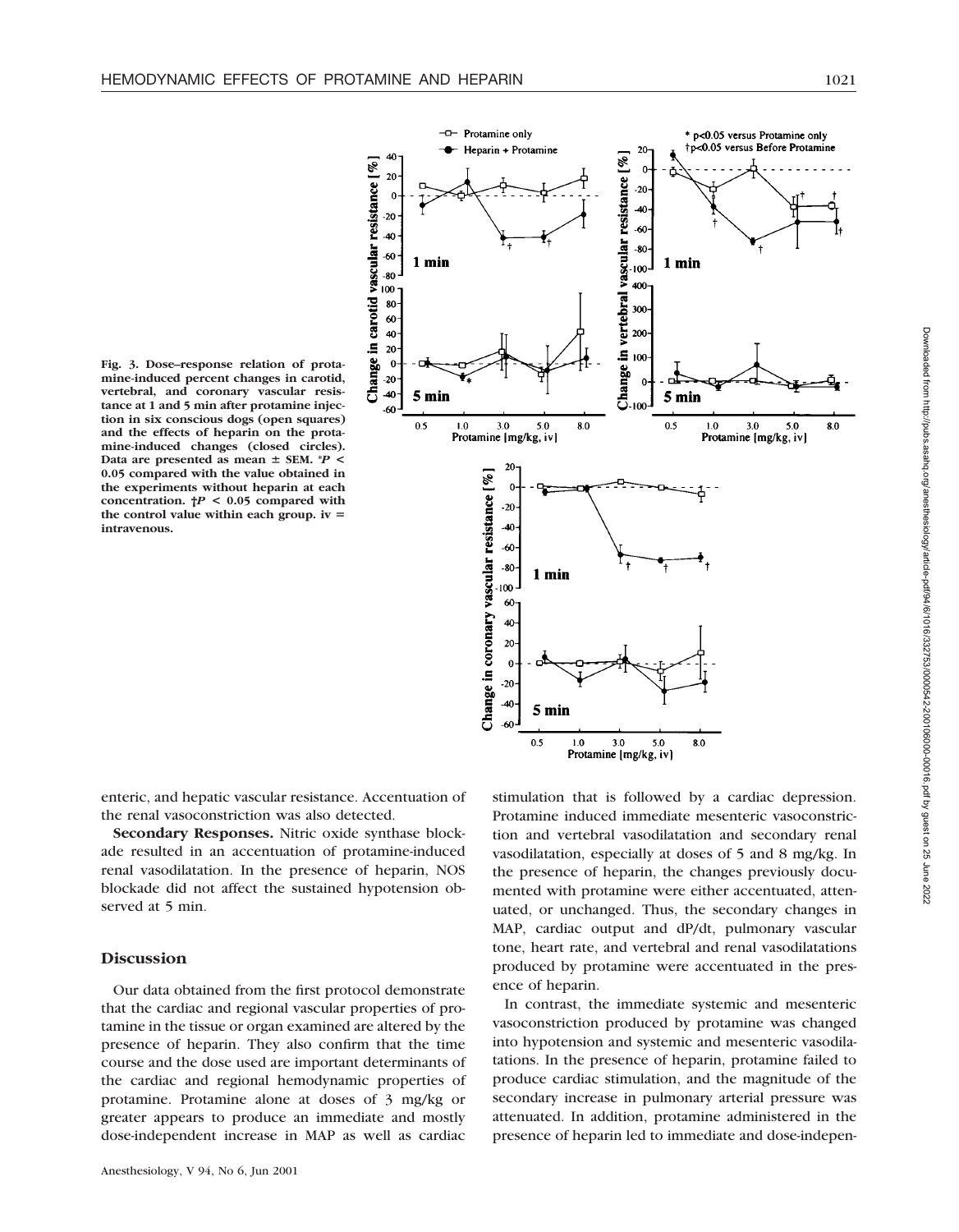

**Fig. 4. Dose–response relation of protamine-induced percent changes in mesenteric, hepatic, and renal vascular resistance and portal blood flow at 1 and 5 min after protamine injection in six conscious dogs (open squares) and the effects of heparin on the protamine-induced changes (closed circles). Data are presented as**  $mean \pm SEM$ .  $*P < 0.05$  compared with the **value obtained in the experiments without heparin at each concentration. †***P* **< 0.05 compared with the control value within**  $\text{each group.}$   $\text{iv} = \text{intravenous.}$ 

dent carotid, coronary, and hepatic vasodilatations, territories that were not affected by protamine alone.

Our data obtained from the second protocol indicate that the NO pathway was involved in the immediate hemodynamic changes associated with protamine in the presence of heparin. Thus, the immediate increase in dP/dt after the administration of protamine alone was inhibited by NOS blockade, and renal vasoconstriction was accentuated. In the presence of a NOS inhibitor, the combination of heparin and protamine failed to induce immediate hypotension, portal hypoperfusion, or coronary, mesenteric, or hepatic vasodilatation, and the magnitude of the systemic vasodilatation was attenuated. In contrast, our data do not support the role of NO in the secondary hemodynamic changes produced by protamine.

In *in vivo* studies, Kien *et al.*<sup>1</sup> reported that in chronically instrumented dogs during halothane anesthesia, the cardiac depression induced by protamine was not affected by heparin. Our data obtained in the absence of

Anesthesiology, V 94, No 6, Jun 2001

anesthesia and surgical stress indicate that, in dogs, protamine alone secondarily decreased myocardial function in doses of 3 mg/kg and higher. Thus, cardiac output and dP/dt decreased in the absence of changes in systemic vascular resistance and in the presence of increased pulmonary vascular resistance and heart rate.<sup>19</sup> Although in our experimental conditions heparin did not affect the threshold and maximum cardiac changes, it accentuated the myocardial depression produced by protamine, especially at 3 and 5 mg/kg. Kien *et al.*<sup>1</sup> previously reported that, in anesthetized dogs, protamine produced similar effects on cardiac function. However, in the latter studies the cardiac depression appears to be of greater magnitude when given at 3 and 5 mg/kg in anesthetized animals as compared with our awake model. It is most likely that the presence of halothane was a major contributor to the accentuation of cardiac depression with protamine. We previously demonstrated that halothane may accentuate the cardiac depression induced by calDownloaded from http://pubs.asahq.org/anesthesiology/article-pdf/94/6/1016/332753/0000542-200106000-00016.pdf by guest on 25 June 2022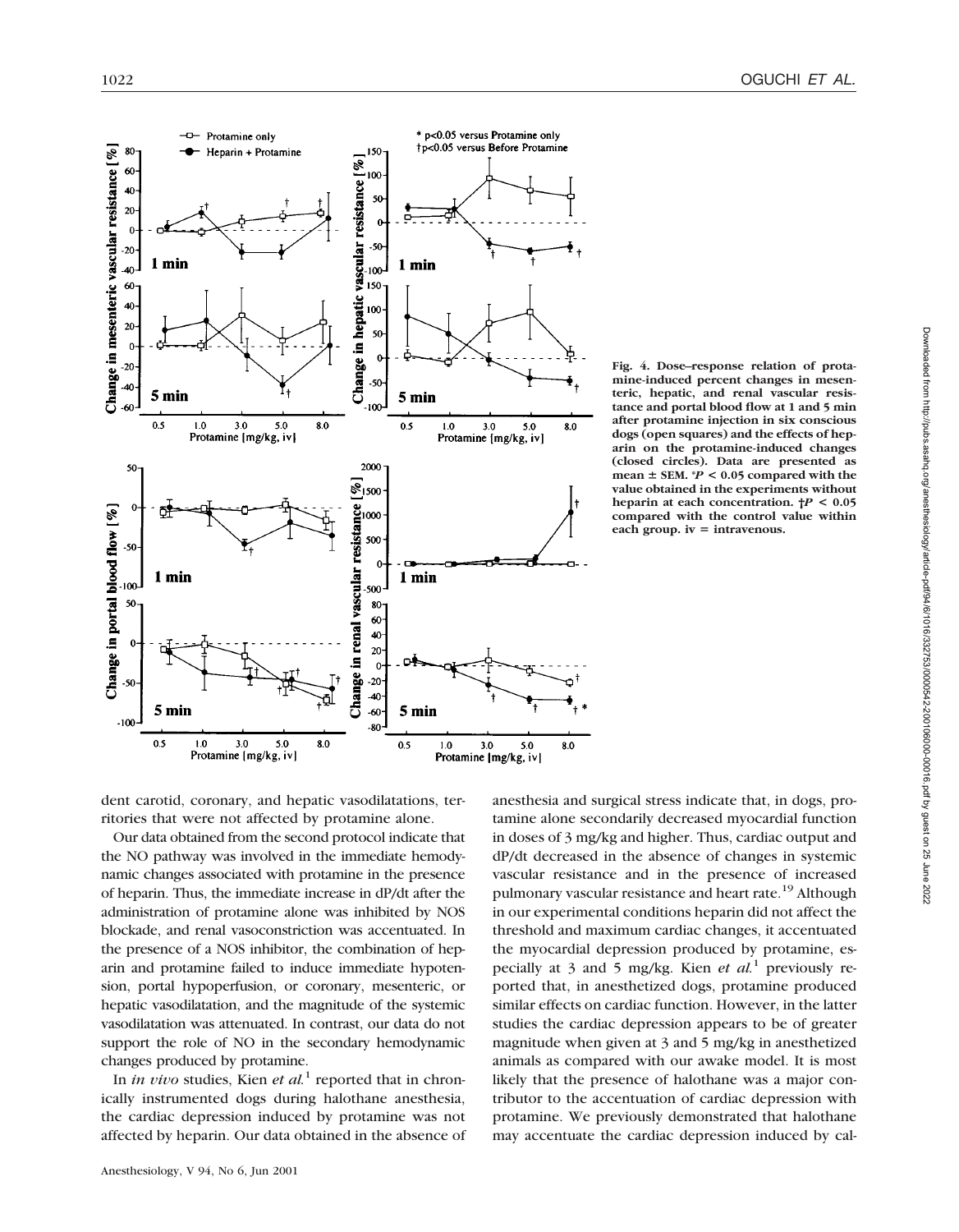|                   | <b>Control Protamine</b> |                         |                  | L-NMA Protamine           |
|-------------------|--------------------------|-------------------------|------------------|---------------------------|
|                   | <b>Before Saline</b>     | <b>Before Protamine</b> | Before L-NMA     | <b>Before Protamine</b>   |
| MAP (mm/Hg)       | $83 \pm 3$               | $83 \pm 4$              | $81 \pm 3$       | $102 \pm 3^*$             |
| HR (beats/min)    | $71 \pm 7$               | $69 \pm 6$              | $76 \pm 9$       | 61 $\pm$ 7*               |
| CO (I/min)        | $2.17 \pm 0.16$          | $2.17 \pm 0.16$         | $2.24 \pm 0.27$  | $1.95 \pm 0.29^*$         |
| SVR (U)           | $39.3 \pm 2.5$           | $39.2 \pm 2.9$          | $38.7 \pm 5.2$   | $56.5 \pm 7.8^*$          |
| PAP (mmHg)        | $14 \pm 1$               | $15 \pm 1$              | $14 \pm 1$       | $16 \pm 1$                |
| PVR(U)            | $6.01 \pm 0.24$          | $6.44 \pm 0.24$         | $5.85 \pm 0.50$  | $7.49 \pm 0.77$ *         |
| dP/dt (mmHg/s)    | $2,699 \pm 453$          | $2,694 \pm 423$         | $2,890 \pm 568$  | $2,932 \pm 589$           |
| Car BF (ml/min)   | $177 \pm 24$             | $172 \pm 26$            | $186 \pm 9$      | $131 \pm 19$ <sup>*</sup> |
| Ver BF (ml/min)   | $12.7 \pm 1.5$           | $12.1 \pm 1.9$          | $12.5 \pm 3.2$   | $12.3 \pm 2.3$            |
| Cor BF (ml/min)   | $42.8 \pm 7.9$           | $41.1 \pm 7.1$          | $40.3 \pm 8.9$   | $40.8 \pm 10.3$           |
| Por BF (ml/min)   | $271 \pm 42$             | $277 \pm 35$            | $246 \pm 66$     | $281 \pm 34$              |
| Hep BF (ml/min)   | $78.6 \pm 13.6$          | $79.3 \pm 12.9$         | $113.5 \pm 26.7$ | $70.9 \pm 18.4*$          |
| T Hep BF (ml/min) | $350 \pm 52$             | $356 \pm 44$            | $360 \pm 62$     | $352 \pm 35$              |
| Mes BF (ml/min)   | $97.1 \pm 11.2$          | $98.9 \pm 11.3$         | $100.6 \pm 24.7$ | $82.2 \pm 12.2^*$         |
| Ren BF (ml/min)   | $89.1 \pm 20.9$          | $89.0 \pm 19.9$         | $82.4 \pm 22.9$  | $66.6 \pm 20.2^*$         |
| Car $VR(U)$       | $0.52 \pm 0.12$          | $0.56 \pm 0.16$         | $0.44 \pm 0.03$  | $0.82 \pm 0.12^*$         |
| Ver VR (U)        | $6.79 \pm 0.67$          | $7.36 \pm 0.99$         | $7.71 \pm 1.50$  | $8.98 \pm 1.59$           |
| Cor VR (U)        | $2.21 \pm 0.32$          | $2.29 \pm 0.33$         | $2.43 \pm 0.48$  | $3.22 \pm 0.77$           |
| Hep VR (U)        | $1.24 \pm 0.23$          | $1.21 \pm 0.21$         | $0.90 \pm 0.20$  | $1.83 \pm 0.38^*$         |
| Mes $VR(U)$       | $0.92 \pm 0.12$          | $0.90 \pm 0.12$         | $0.98 \pm 0.18$  | $1.36 \pm 0.20^*$         |
| Ren VR (U)        | $1.23 \pm 0.29$          | $1.23 \pm 0.32$         | $1.35 \pm 0.38$  | $2.17 \pm 0.61^*$         |

**Table 3. Cardiac and Regional Hemodynamic Values before Saline, L-NMA Infusion, and Protamine Administration in Dogs Treated with Protamine**

 $n = 6$ . Data are mean  $\pm$  SEM.

\* *P* , 0.05 *versus* before *N*-methyl-L arginine (L-NMA).

MAP = mean arterial pressure; CO = cardiac output; SVR = systemic vascular resistance; PAP = pulmonary arterial pressure; PVR = pulmonary vascular resistance; dP/dt = first derivative of left ventricular pressure; Car BF = carotid blood flow; Ver BF = vertebral BF; Cor BF = coronary BF; Por BF = portal BF; Hep BF = hepatic BF; T Hep BF = total hepatic BF; Mes BF = mesenteric BF; Ren BF = renal BF; Car VR = carotid vascular resistance; Ver VR = vertebral VR; Cor VR = coronary VR; Hep VR = hepatic VR; Mes VR = mesenteric VR; Ren VR = renal VR.

cium channel blockers.<sup>20</sup> This is of special interest because protamine properties have also been demonstrated to depend on calcium movement. $^{11}$ 

In *in vitro*, Akata *et al.*<sup>11</sup> demonstrated that protamine produced a dose-dependent vasodilatation in isolated mesenteric arteries precontracted with potassium and norepinephrine. This protamine-induced relaxation appears to be calcium-dependent and endothelium-dependent and -independent. More recently, Akata *et al.*<sup>21</sup> demonstrated that pretreatment with heparin blocked this response. Further studies from the same group also revealed that the ratio of heparin to protamine is an important determinant of the magnitude of the interaction. The investigators reported that in an *in vitro* experiment, heparin did not affect protamine-induced relaxation for ratios less than  $1.45$  IU/ $\mu$ g, whereas heparin completely blocked protamine responses for ratios greater than 4.7 IU/ $\mu$ g.<sup>22</sup> Our data indicate that protamine in doses of 5 and 8 mg/kg produced an immediate and transient mesenteric vasoconstriction. In the presence of heparin at a ratio of 100 IU/mg, mesenteric vasoconstriction was observed at the lowest dose (1 mg/kg), whereas protamine administered at 3 and 5 mg/kg produced an immediate and sustained vasodilatation. This apparent discrepancy between *in vitro* and *in vivo* studies may result from alterations in local circulation caused by elimination of exogenous neural control as well as alterations in blood flow–mediated

Anesthesiology, V 94, No 6, Jun 2001

changes in endothelial function. In the absence of heparin, protamine at 1.0, 3.0, and 8 mg/kg produced an immediate and brief increase in MAP combined with a modest, transient increase followed by a more pronounced decrease in cardiac output at 8 mg/kg. Furthermore, in *in vitro* studies, protamine-mediated mesenteric vasodilatory properties required a precontracted vessel with either potassium or norepinephrine. Therefore, it is likely that in the absence of high levels of norepinephrine or potassium, protamine may have failed to induce relaxation in *in vivo* studies.

Pearson *et al.*<sup>12</sup> demonstrated that *in vitro*, protamine produced a dose-related relaxation of canine coronary and renal arteries precontracted with prostaglandin  $F_2 \alpha$ , and that heparin did not interfere with protamine properties. Our findings also contrasted with those obtained in the portal circulation, in which protamine had minimal effects in the absence of heparin or produced modest changes in the presence of heparin. As previously discussed, autoregulatory mechanisms play a major role in the control of vascular tone in the carotid, vertebral, and hepatic circulation. In contrast, the coronary circulation is mostly metabolically regulated. However, the profound coronary vasodilatation produced by protamine in the presence of heparin and the consequences of NOS inhibition suggest that these effects are most likely related to surface active properties of protamine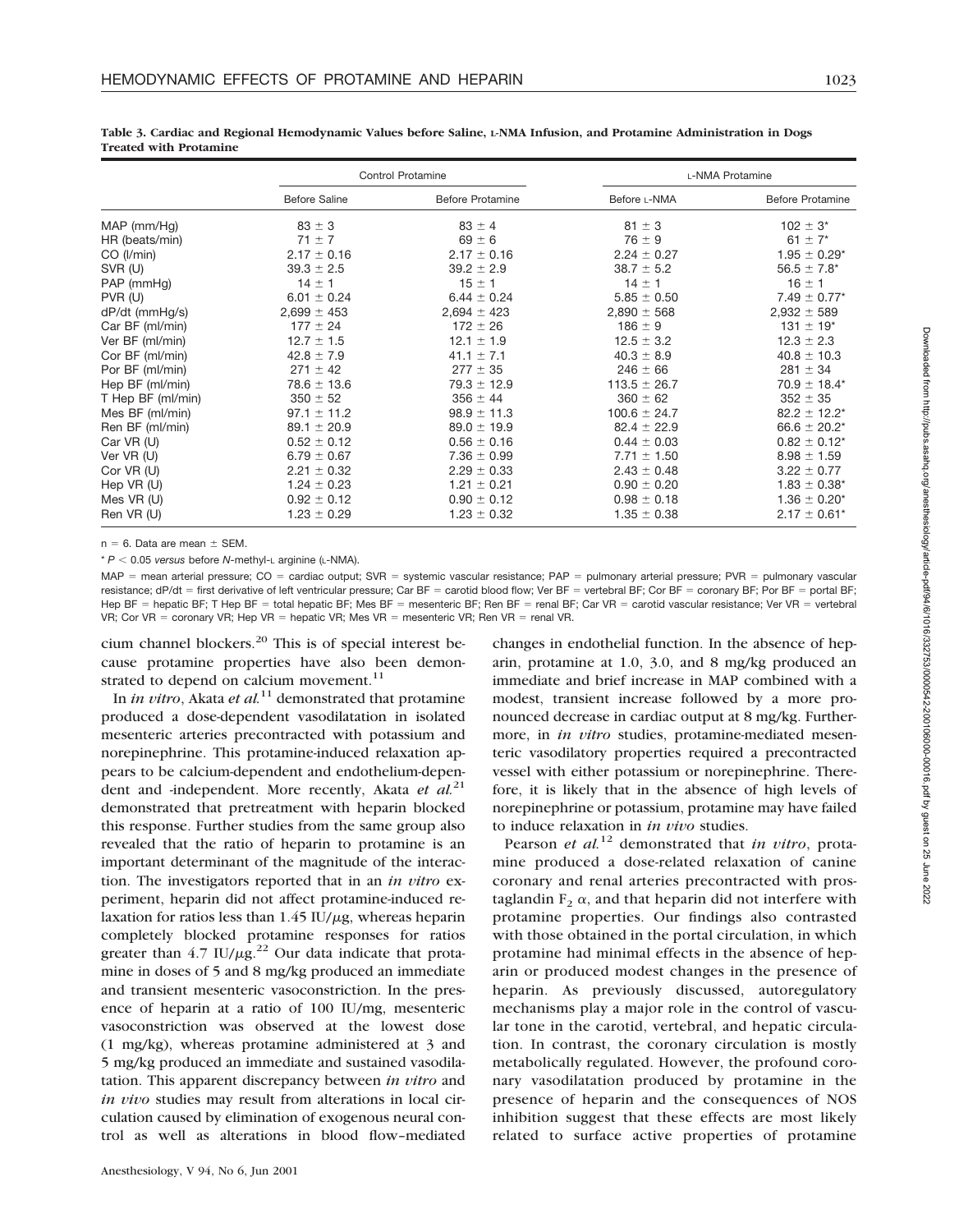|                   | Control<br>(Heparin-Protamine) |                         | L-NMA<br>(Heparin-Protamine) |                              |
|-------------------|--------------------------------|-------------------------|------------------------------|------------------------------|
|                   | <b>Before Saline</b>           | <b>Before Protamine</b> | Before L-NMA                 | <b>Before Protamine</b>      |
| MAP (mm/Hg)       | $93 \pm 3$                     | $96 \pm 2$              | $88 \pm 5$                   | 111 $\pm$ 3 <sup>*</sup>     |
| HR (beats/min)    | $72 \pm 5$                     | $73 \pm 5$              | $79 \pm 4$                   | $67 \pm 5^*$                 |
| CO (I/min)        | $2.08 \pm 0.11$                | $2.06 \pm 0.11$         | $2.18 \pm 0.16$              | $1.86 \pm 0.22^*$            |
| SVR (U)           | $45.4 \pm 3.4$                 | $47.6 \pm 3.0$          | $40.9 \pm 2.6$               | $62.4 \pm 6.4*$              |
| PAP (mmHg)        | $14 \pm 2$                     | $15 \pm 1$              | $16 \pm 1$                   | $16 \pm 1$                   |
| PVR(U)            | $6.37 \pm 0.57$                | $7.11 \pm 0.46$         | $6.73 \pm 0.50$              | $8.38 \pm 1.12$              |
| $dP/dt$ (mmHg/s)  | $3,198 \pm 451$                | $3,271 \pm 483$         | $3,207 \pm 458$              | $3,371 \pm 566$              |
| Car BF (ml/min)   | $157 \pm 27$                   | $150 \pm 25$            | $149 \pm 21$                 | $102 \pm 10^{*}$             |
| VerBF (ml/min)    | $17 \pm 3$                     | $19 \pm 4$              | $16 \pm 4$                   | $17 \pm 4$                   |
| Cor BF (ml/min)   | $56 \pm 11$                    | $54 \pm 10$             | $50 \pm 8$                   | $60 \pm 14$                  |
| Por BF (ml/min)   | $334 \pm 46$                   | $350 \pm 36$            | $376 \pm 75$                 | $315 \pm 56$                 |
| Hep BF (ml/min)   | $114 \pm 22$                   | $119 \pm 29$            | $130 \pm 30$                 | $94 \pm 29$                  |
| T Hep BF (ml/min) | $448 \pm 66$                   | $469 \pm 56$            | $506 \pm 74$                 | $409 \pm 48$ *               |
| Mes BF (ml/min)   | $107 \pm 15$                   | $100 \pm 13$            | $107 \pm 19$                 | $85 \pm 16$ *                |
| Ren BF (ml/min)   | $107 \pm 17$                   | $112 \pm 16$            | $117 \pm 22$                 | $101 \pm 19$ <sup>*</sup>    |
| Car VR (U)        | $0.66 \pm 0.08$                | $0.71 \pm 0.09$         | $0.66 \pm 0.11$              | $1.13 \pm 0.09*$             |
| Ver $VR(U)$       | $6.13 \pm 0.95$                | $5.80 \pm 1.12$         | $6.90 \pm 1.44$              | $8.65 \pm 2.39$              |
| Cor VR (U)        | $2.01 \pm 0.38$                | $2.10 \pm 0.38$         | $2.09 \pm 0.32$              | $2.41 \pm 0.49$              |
| Hep $VR(U)$       | $1.01 \pm 0.21$                | $1.24 \pm 0.41$         | $1.02 \pm 0.32$              | $2.09 \pm 0.61$              |
| Mes $VR(U)$       | $0.94 \pm 0.12$                | $1.04 \pm 0.13$         | $0.92 \pm 0.12$              | $1.50 \pm 0.21$ <sup>*</sup> |
| Ren VR (U)        | $0.97 \pm 0.16$                | $0.98 \pm 0.17$         | $.92 \pm 0.20$               | $1.45 \pm 0.41$ <sup>*</sup> |

**Table 4. Cardiac and Regional Hemodynamic Values before Saline, L-NMA Infusion, and Protamine Administration in Dogs Treated with Heparin–Protamine**

 $n = 6$ . Data are mean  $\pm$  SEM.

\* *P* , 0.05 *versus* before *N*-methyl-L arginine (L-NMA).

MAP = mean arterial pressure; CO = cardiac output; SVR = systemic vascular resistance; PAP = pulmonary arterial pressure; PVR = pulmonary vascular resistance; dP/dt = first derivative of left ventricular pressure; Car BF = carotid blood flow; Ver BF = vertebral BF; Cor BF = coronary BF; Por BF = portal BF; Hep BF = hepatic BF; T Hep BF = total hepatic BF; Mes BF = mesenteric BF; Ren BF = renal BF; Car VR = carotid vascular resistance; Ver VR = vertebral VR; Cor VR = coronary VR; Hep VR = hepatic VR; Mes VR = mesenteric VR; Ren VR = renal VR.

through the release of NO. However, in our second protocol, a NOS inhibitor prevented coronary vasodilatation in the presence of heparin–protamine, whereas dP/dt was still depressed. Because the coronary artery was precontracted with prostaglandin  $F_2 \alpha$ in the study by Pearson *et al.*,<sup>12</sup> the lack of a high concentration of prostaglandin  $F_2$   $\alpha$  in *in vivo* studies may be the reason for the discrepancy between *in vivo* and *in vitro* studies.

In several *in vivo* studies,  $6,8,23-25$  protamine administered either alone or in the presence of heparin has been shown to produce pulmonary vasoconstriction. However, in these studies, the properties of protamine alone and in the presence of heparin have been documented in separate experimental designs. Therefore, the role played by heparin in the pulmonary vasoconstriction induced by protamine was not established. Our data indicate that protamine administered alone increased pulmonary arterial pressure, a change usually observed immediately after protamine administration. However, at the highest dose, a secondary pulmonary vasoconstriction was recorded. In the presence of heparin, the immediate increase in pulmonary arterial pressure was accentuated, whereas heparin attenuated the secondary increase in the pulmonary vascular tone.

Protamine is rich in the basic amino acid arginine, which is the precursor of endothelial cell synthesis of NO. Although *in vitro* protamine has been shown to relax vascular smooth muscle through an endotheliumdependent mechanism,<sup>11</sup> Hakim *et al.*<sup>6</sup> indicated that the NO system was not involved in the heparin–protamine response in anesthetized pigs, in which local blood flows could not be obtained. Our data from the second protocol would explain these discrepancies between *in vitro* and *in vivo* experiments. Therefore, it seems that the importance of the NO system as the mechanism of protamine-induced vasodilatation depends on the local circulation. Furthermore, heparin potentiated the protamine-induced systemic and selective vascular NO-dependent vasodilatations in the coronary, mesenteric, portal, and hepatic circulations at 1 min. However, our data do not support the role of NO in the decrease in cardiac function and pulmonary, carotid, and vertebral vascular changes induced by protamine-heparin complex.

In conclusion, our data provide evidence that protamine itself causes biphasic changes in arterial blood pressure and cardiac function, pulmonary vasoconstriction, and limited and selective regional vasodilatation and/or vasoconstriction in conscious dogs. The presence of heparin had multiple consequences on the cardiac and hemodynamic properties of protamine; it abolished the pressor and cardiac stimulation and accentuated hypotension and cardiac depression as well as the initial pulmonary pressor response of